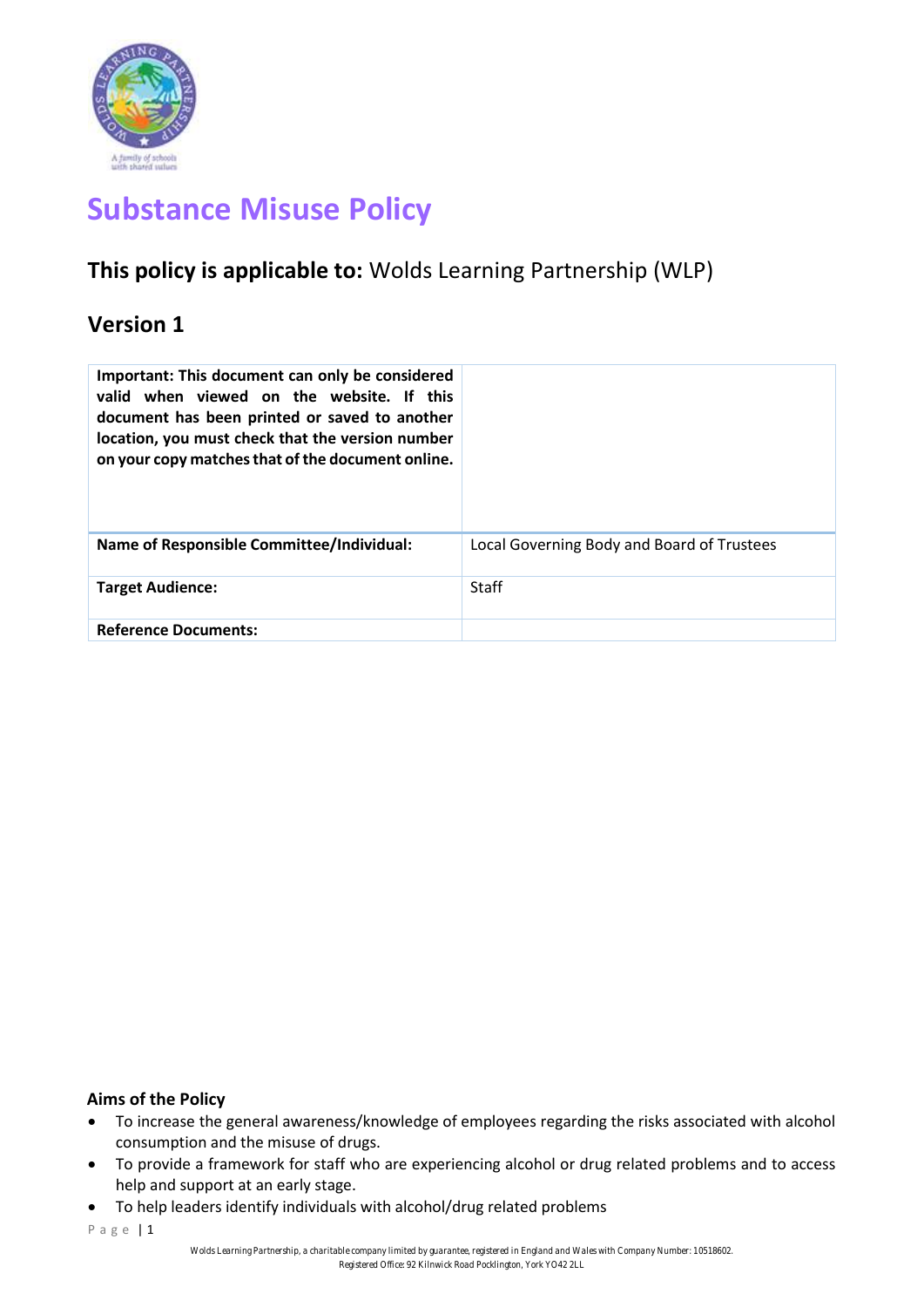

- To create a culture whereby all staff realise the importance of not covering up for individuals with known or suspected drug or alcohol problems.
- To provide leaders and the Governing Body with guidelines to assist them in managing alcohol/drug related problems.
- To promote a healthy safe working environment and thereby protect the welfare of all individuals (employees, pupils/students and visitors) avoiding risks associated with the use of drugs or alcohol.
- Reduce and help prevent the incidence of alcohol and drug related work impairment.

# **Introduction**

The Wolds Learning Partnership (WLP) is committed to providing a safe and healthy working environment for its employees. A key factor in this provision is to ensure that employees do not misuse drugs, or alcohol, or are exposed to the consequences of misuse by others. The Law also imposes obligations on employers to ensure a safe system of work both under statute such as the Health and Safety at Work Act 1974, and Common Law, for example, in negligence claims. The terms of the Transport and Works Act 1992, Road Traffic Act 1988 and Misuse of Drugs Act 1971 also impose severe restrictions on organisations in their capacity as employers in relation to the use of drugs and alcohol. The Smoke Free Public Places and Work Places Regulations of the Health Act 2006 prohibits the smoking of tobacco at work. Staff must not smoke on school premises, outside the school gates or near the perimeter of the school. They must also ensure they do not smoke in front of pupils/students whilst undertaking work related activities (e.g. trips and visits). To ensure equality for all employees, there are no designated smoking breaks therefore staff choosing to smoke must do so in their normal break times (e.g. lunch break).

In order to fulfil its obligations the employer must pursue a policy which secures a healthy and safe environment for all employees, ensuring staff are aware of their own responsibilities. At the same time the employer must also take into account the employer's and employees' rights under UK employment protection legislation and relevant codes of practice.

The Wolds Learning Partnership's policy on alcohol and drug misuse is a constructive and preventative policy to encourage early identification of alcohol and drug misuse related problems among employees. It aims to help and support employees who are experiencing problems as a result of alcohol or drug misuse and to assist those who demonstrate determination to deal with their problem and who cooperate fully with the support offered to them. The desire to support an individual employee must also be balanced with the requirement of the CEO/Headteachers to comply with their duty of care to pupils/students and other members of staff.

Alcohol and drug misuse have an effect on the individual's health and wellbeing and can cause a wide range of social problems, affecting family, friends and colleagues. This policy is concerned primarily with the effects of alcohol and drug misuse on conduct at work and job performance. Alcohol and drug misuse can lead to such problems as: ‐

- Unhealthy role model for children.
- Reduced educational opportunities for children.
- Reduced performance in the classroom.
- Poor judgement.
- Accidents.
- Late start/early end to the working day.
- Increased absence of a short term persistent nature.

**Definitions** Alcohol misuse refers to: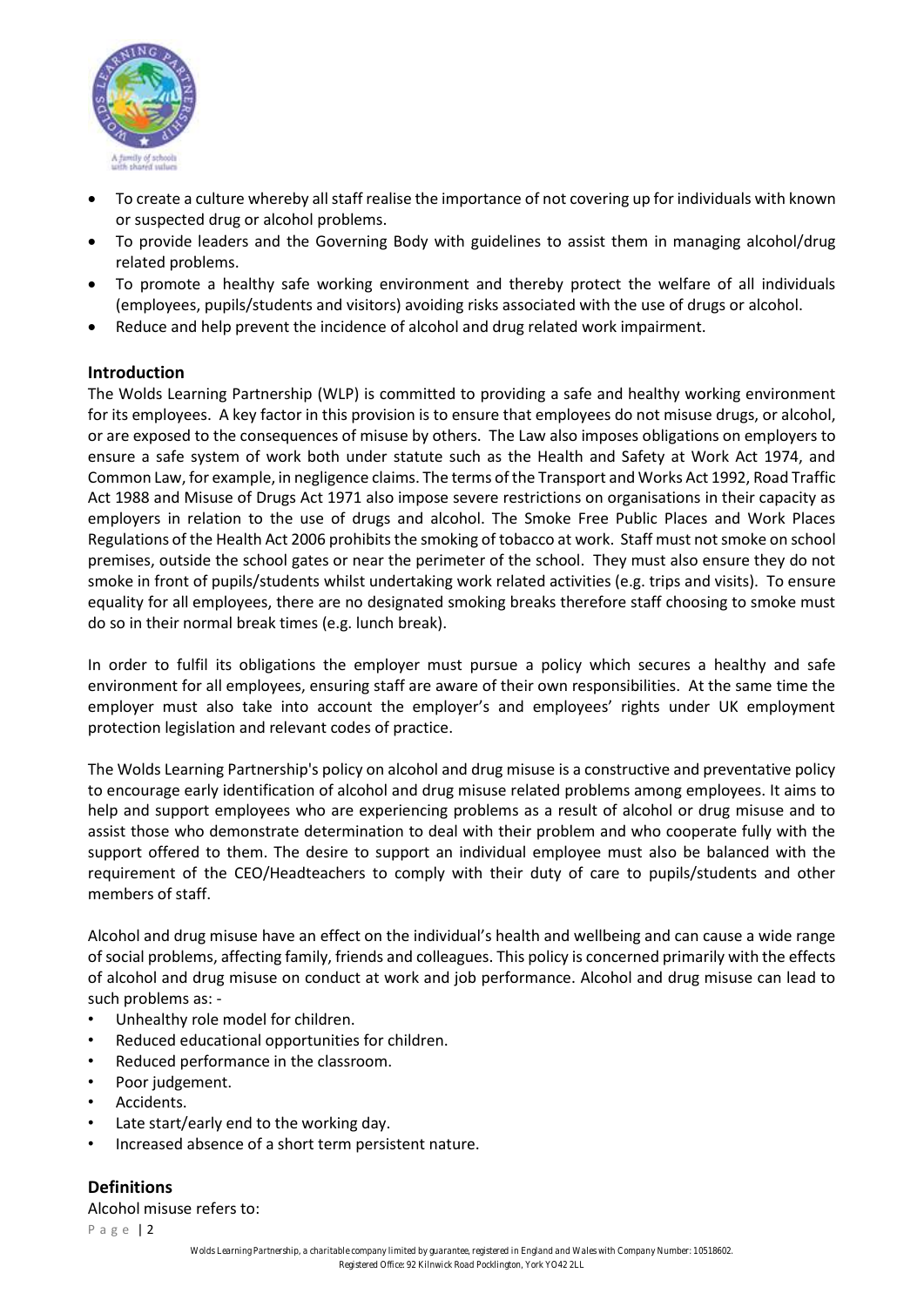

Any drinking, either intermittent or continuous, which interferes with an individual's health, work capabilities or conduct, or which affects the work performance and/or safety of others.

### **Drug and substance misuse refers to: ‐**

- The use of any controlled drug as defined by the Misuse of Drugs Act 1971 or any statutory re-enactment.
- The accidental or intentional misuse of prescribed or 'over the counter' medication.
- The misuse of substances, e.g. solvents which can impair behaviour, judgement or job performance of the individual.
- Under the Misuse of Drugs Act drugs are classified according to their perceived danger and the different drug classifications are detailed in **Appendix A**.

### **Policy Statement**

The Wolds Learning Partnership recognises that alcohol and drug related problems are primarily health and social concerns and staff with such problems require help and treatment.

The policy applies to all employees at all levels, including volunteers. The policy also applies to all contractors and agency staff working on the school premises.

Certain prescription drugs and over the counter preparations can affect performance and create a safety risk. All employees should check with their doctor or pharmacist before taking any medicines which could impair their work performance or cause drowsiness. Where an employee is taking prescription drugs or over the counter preparations which could affect performance and/or create a safety risk, he/she should inform their line manager. All medication should be kept in a secure, lockable drawer or locker at all times.

No employee or other person under the WLP's control shall, in connection with any work‐related activity:

- a. Report, or endeavour to report, for duty having consumed drugs or alcohol likely to render him/her unfit and/or unsafe for work.
- b. Consume or be under the influence of drugs or alcohol while on duty.
- c. Store drugs or alcohol in personal areas such as lockers and desk drawers; or attempt to sell or give drugs or alcohol to any other employee or other person on the school premises.
- d. Consume alcohol during working hours or at break times (e.g. lunch or on‐call duties) or while undertaking work‐related duties e.g. trips and visits (*Please refer to the Educational Visits Policy and Educational Visits Guidelines).*

There will be no consumption of alcohol on the school premises unless agreed by the Headteacher/CEO during staff or social events outside of the normal school day.

The misuse of legal drugs is prohibited, as in the use, possession, sale or distribution of illegal drugs. The following incidents are considered to be serious offences which could lead to dismissal subject to the school's Disciplinary procedure: ‐

- a. Possessing, using or selling illegal drugs in the workplace.
- b. Being convicted of any criminal offence connected with drugs, regardless of whether the offence took place inside or outside the workplace.

This policy will be kept under annual review to evaluate its effectiveness and all employees should have access to a copy of this agreed policy.

P a g e | 3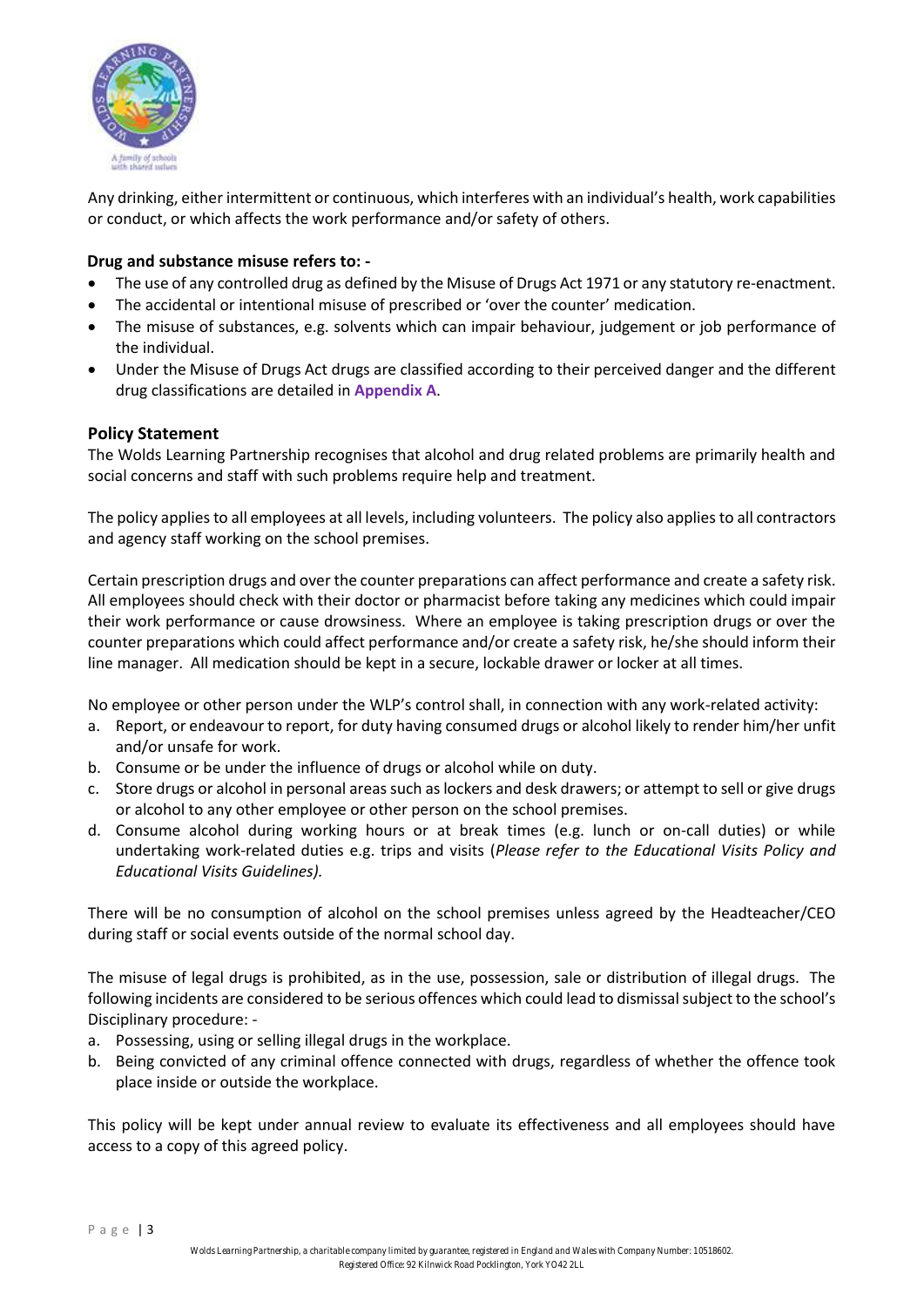

# **Confidentiality**

All discussions with an employee in connection with this policy and procedure will be treated in a confidential manner. However, absolute confidentiality cannot be guaranteed in the following circumstances;

- There is a potential risk of harm to self or others.
- A criminal offence has occurred or may occur.
- There has been a breach of the WLP's rules and regulations.

If any of the above should occur the Headteacher must take appropriate action including informing the relevant authorities. The consent of the employee should be sought, however, if this is not forthcoming, such disclosure shall be made with the knowledge of the employee involved.

# **Procedures**

Where an employee acknowledges that he/she has a problem with alcohol or drugs he/she may approach the Headteacher, their line manager or a member of SLT for advice and the employee should be given encouragement and support to facilitate access to appropriate services, eg by directing the employee to seek treatment from his/her GP.

Where the Headteacher has concerns that an employee may have a problem with alcohol or drug misuse a meeting should be arranged with the employee, informally, to discuss his/her concerns. Advice and guidance should be sought from the Human Resources provider.

When discussing the problem with the employee the desire to assist the employee should be uppermost in the mind of the Headteacher. It is important that accusations are not made, but details of concerns should be clearly stated and openly discussed. Where the employee acknowledges the problem, advice on options for support should apply.

The Headteacher will continue to hold the employee accountable for his or her performance and/or conduct, regardless of whether or not the employee has admitted an alcohol or drug related problem, however, the support the employee accesses and the resulting outcomes will also be taken into consideration.

Where an employee has concerns that another employee is suffering from alcohol or drug misuse they should raise their concerns with a member of the Senior Leadership Team.

If an employee is suspected of not being fit for work due to alcohol or drug misuse, suspension with full pay, pending an investigation may be deemed appropriate. The Headteacher should make it absolutely clear that the employee is not permitted to drive and a taxi, if necessary, should be organised to take the employee home. Following investigation the employee will be recalled to the workplace to attend an investigatory interview to establish his or her version of events as per the Disciplinary Procedure. Depending on the outcome of the investigations, disciplinary action may follow. Alternatively, if it is established through investigations that the employee has an alcohol or drug addiction advice on options for support should also apply.

# **Leader's Responsibilities**

# **Leaders should seek advice from the Trust HR provider when substance misuse is suspected prior to the above steps being taken.**

• Leaders should be aware of the signs of drug or alcohol misuse, the effect on performance, attendance and health, and take appropriate action, treating the employee with dignity and respect.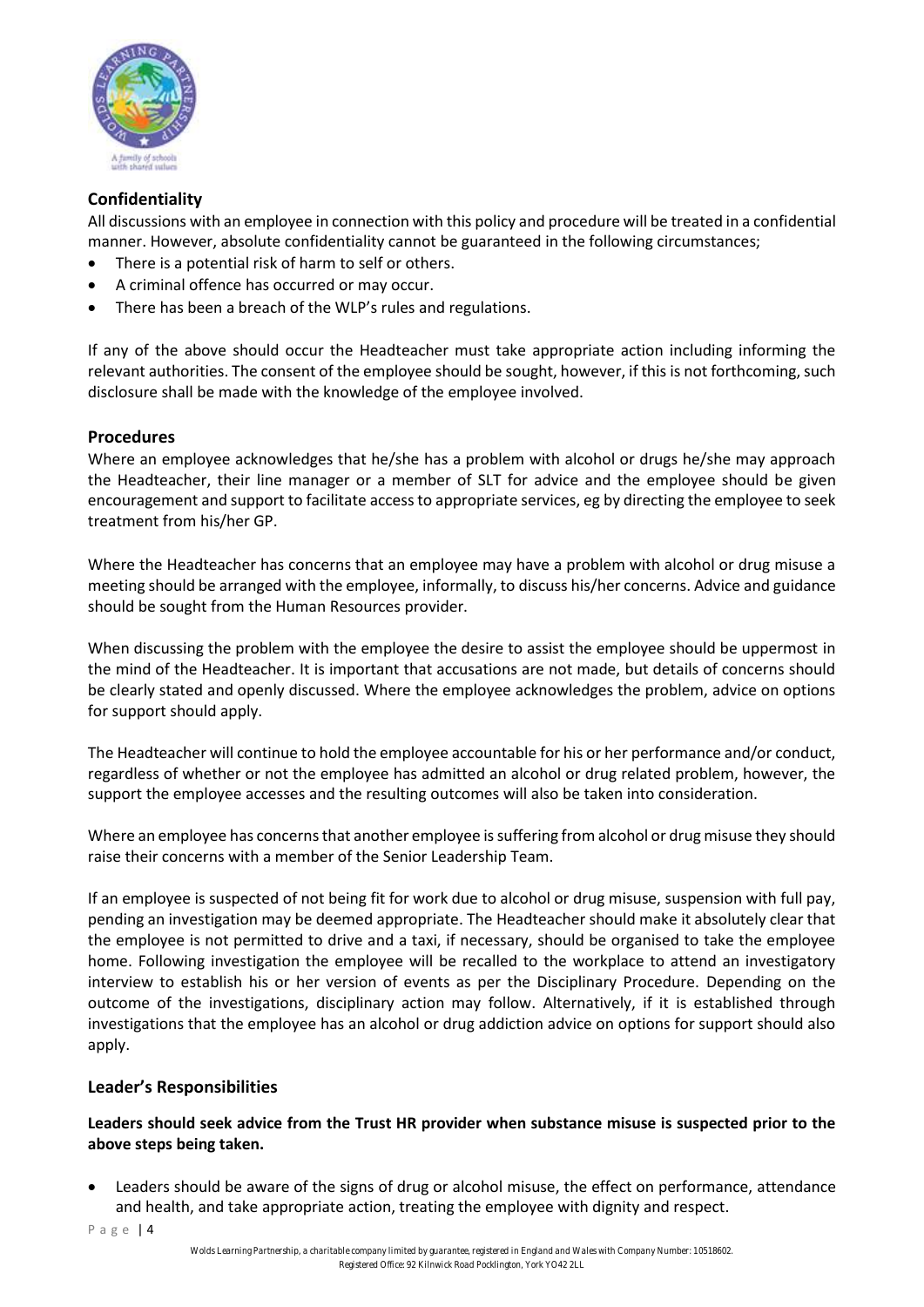

- Leaders are responsible for ensuring that visitors and contractors are made aware of the terms of the policy.
- Leaders are responsible for ensuring the overall safety and welfare of employees and others they come into contact with.
- Leaders should make sure that staff understand the policy and are aware of the rules and consequences regarding the use of alcohol, drugs and other intoxicating substances.
- Leaders should intervene at an early stage where changes in performance, behaviour, sickness levels, and attendance patterns are identified to establish whether alcohol or drug misuse is an underlying cause.
- Leaders should provide support and assistance, where appropriate and for a reasonable period, to staff who are dependent upon intoxicating substances to help their recovery.
- Leaders should be aware of their own limitations, seek advice, facilitate support, and monitor outcomes.

### **Absence from Work**

During periods of absence employees are required to adhere to the procedures laid down in the Attendance at Work Policy and Procedure.

Employees are also expected to make use of the support services and should actively seek and cooperate with help and treatment.

#### **Return to Work**

Where an employee has been absent due to medical reasons the school may require confirmation via a referral though the school's health service provider as to the employee's fitness to resume duties.

An employee returning to work may need ongoing support and treatment, for example, ongoing counselling sessions and such absence should adhere to the procedures laid down in the relevant WLP policies and procedures.

#### **Appendix A ‐ Drug Classification**

| <b>Class</b><br>Drug |  |  |  |
|----------------------|--|--|--|
|----------------------|--|--|--|

P a g e | 5